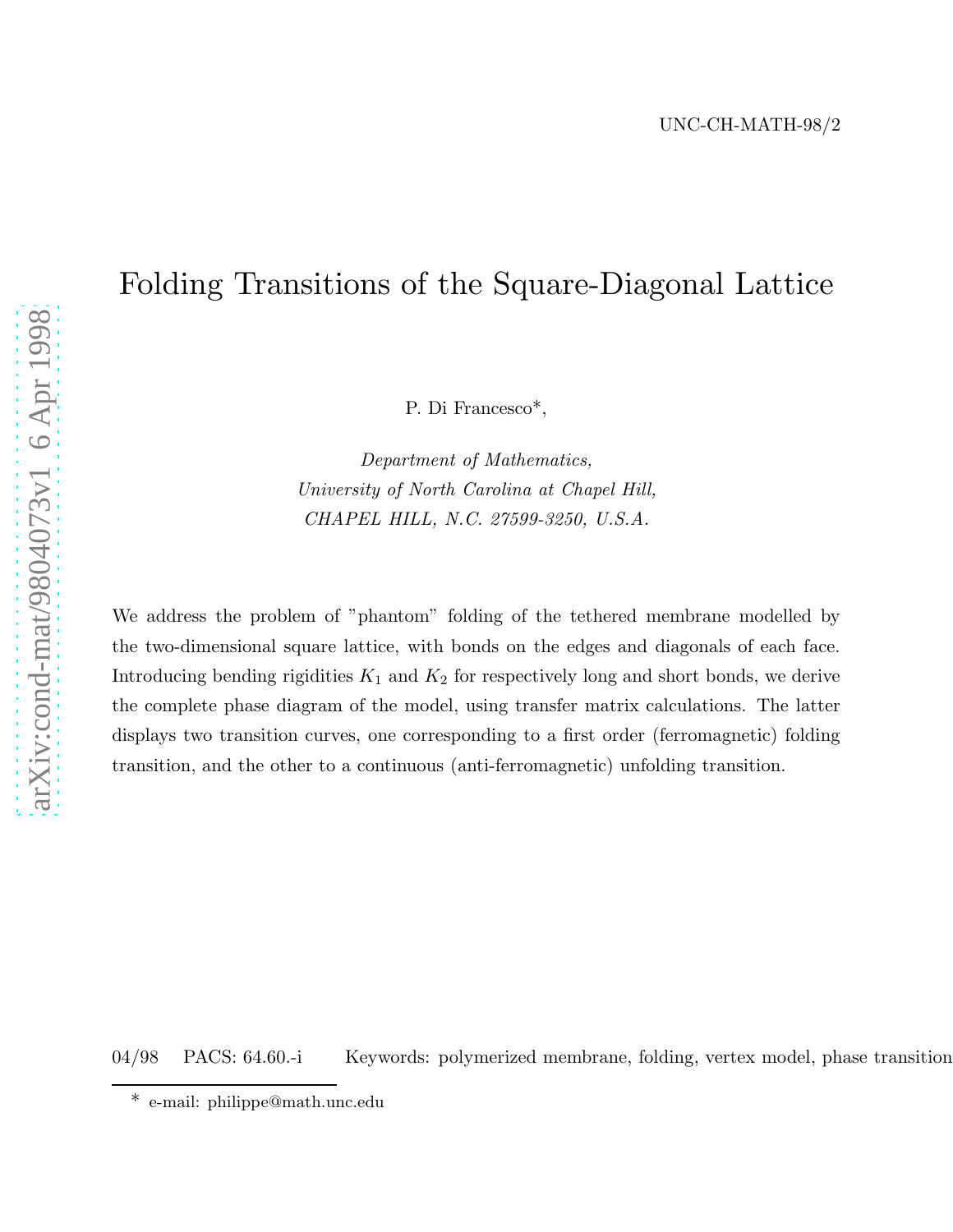## 1. Introduction

Models for discrete polymerized membranes with rigid bonds display interesting physical behaviors, as the only way to change their spatial configuration is through folding. We will consider here only "phantom" folding, in which the membrane is allowed to interpenetrate itself, as opposed to self-avoiding folding, which introduces considerable mathematical difficulties, as was already noticed in the case of compact (one-dimensional) polymer folding $|1|$ .

The entropy of folding of a regular triangular lattice has been first studied numerically in [\[2](#page-20-0)] and later computed exactly in [\[3](#page-20-0)], by mapping the model onto the edge tri-coloring problem of the triangular lattice. The next step was the introduction of a bending rigidity, namely an energy which favors either folded edge states or unfolded ones (typically, one associates the Boltzmann weights  $e^{\pm K}$  respectively to each unfolded or folded edge). Numerical studies [\[4](#page-20-0)] have shown the existence of a first order folding transition between completely folded states (with a certain entropy) and a unique completely flat state, at a critical value  $K = K_c > 0$ . On the other hand, the model also displays a continuous unfolding transition between a completely folded state and a partially unfolded one at another critical value  $K = K_* < 0$ . Only little numerical evidence for the latter transi-tionwas found in [[4\]](#page-20-0), but it was argued that for  $K < 0$ , starting from a completely folded state, edges could be unfolded along loops, a phenomenon typical of continuous (Ising-like) transitions.

In the present paper, we carry out an analogous study for the square-diagonal lattice folding problem introduced in [\[5](#page-20-0)]. The square-diagonal lattice (see Fig.1 below) has two types of edges, long and short, it is therefore natural to attach to them two different types of Boltzmann weights,  $e^{\pm K_i}$ ,  $i = 1, 2$  for respectively short and long edges. In addition to getting better numerical estimates when  $K_2 = 0$  or  $K_1 = 0$ , we will be able to investigate the full critical structure of the model in the plane  $(K_1, K_2)$ .

The paper is organized as follows. In Sect.2, we review the 2-dimensional folding problem of the square-diagonal lattice, and its reformulation as an edge tangent-vector model, and various face/vertex models. In the presence of bending rigidity, the transfer matrix of the model is simple enough to permit numerical estimates of the free energy and magnetization, by extraction of its largest eigenvalue. Sect.3 is devoted to the numerical study of the rigid short edge model, with  $K_2 = 0$ , in which only the short edges have a bending rigidity, whereas Sect.4 deals with the rigid long edge model, with  $K_1 = 0$ . Both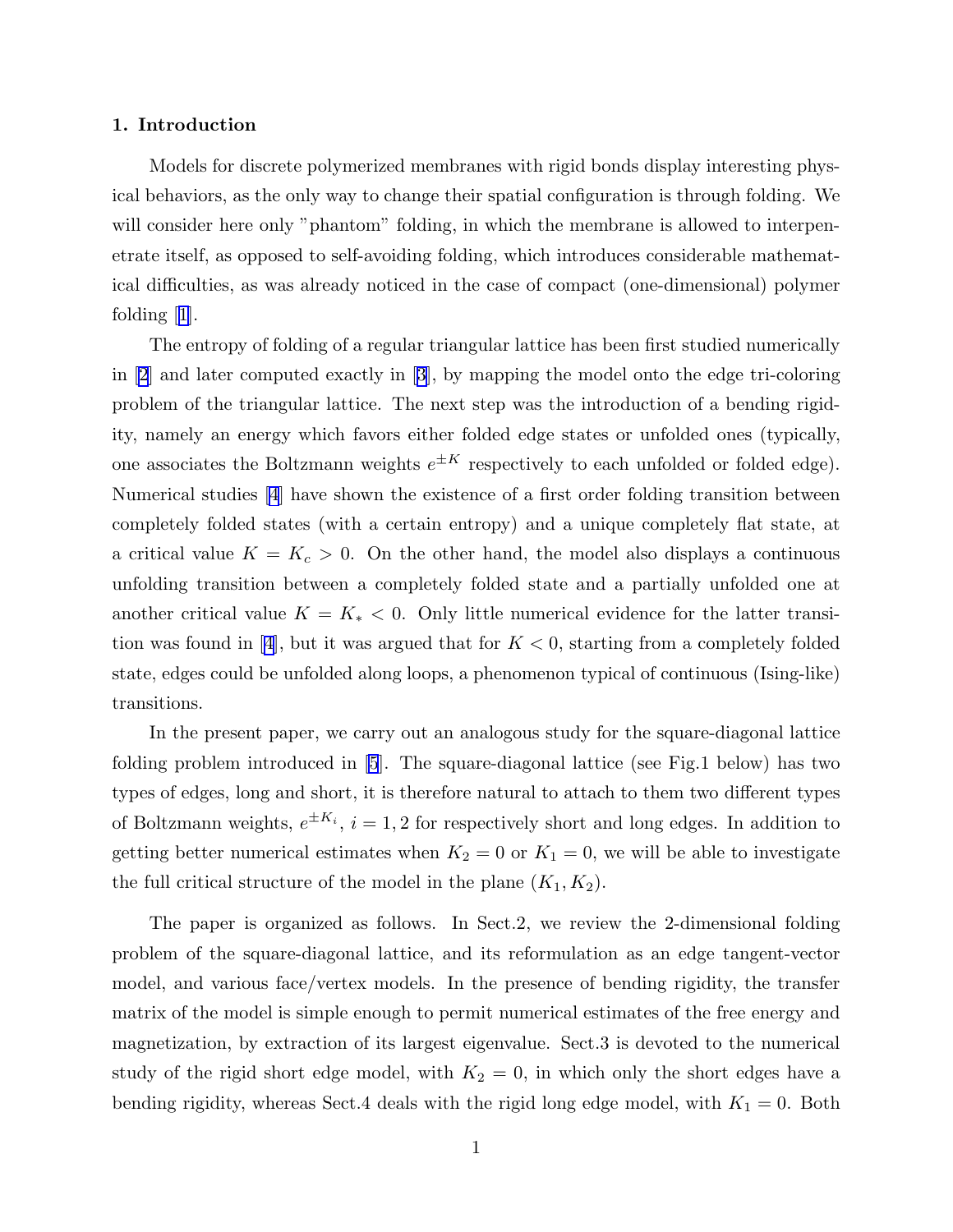modelsconfirm the first order folding transition of [[4\]](#page-20-0), at some critical values  $K = K_{c,i} > 0$ . In Sect.5, the two above models are studied for  $K_i < 0$ , and better evidence is found for a continuous unfolding transition at some critical values  $K_i = K_{i,*} < 0$ . The general rigid long and short edge model is studied in Sect.6, where we find the complete phase diagram of the model, including two critical curves corresponding to the folding and unfolding transitions, and which are separated by the line  $K_2 = -2K_1$ .



## 2. Folding the Square-Diagonal Lattice

Fig. 1: The Square-Diagonal lattice. It has two types of vertices, respectively 4- and 8-valent, and two types of edges, short (length 1) and long (length  $\sqrt{2}$ ).

Let us consider the *Square-Diagonal lattice*, obtained from the standard square lattice by drawing the two diagonals on each face, as depicted in Fig.1. Each face of this lattice is a triangle with two "short" edges of length 1 and one "long" edge of length  $\sqrt{2}$ . In this paper we study the possible foldings of the lattice, in which the edges serve as hinges between adjacent faces. The simplest such foldings are those with a two-dimensional final state, namely the foldings of the lattice into itself. Here we consider only *phantom* folding, in which the lattice may interpenetrate itself, and distinguish only between distinct final two-dimensional (folded) states of the lattice, namely its *folding configurations*.

In[[4\]](#page-20-0), we have shown that this two-dimensional folding problem is equivalent to various vertex models. We first defined the tangent vectors to the lattice as the vectors  $\vec{t}$  drawn along its edges, oriented in a compatible way, so that the sum

$$
\sum_{\text{face}} \vec{t} = \vec{0} \tag{2.1}
$$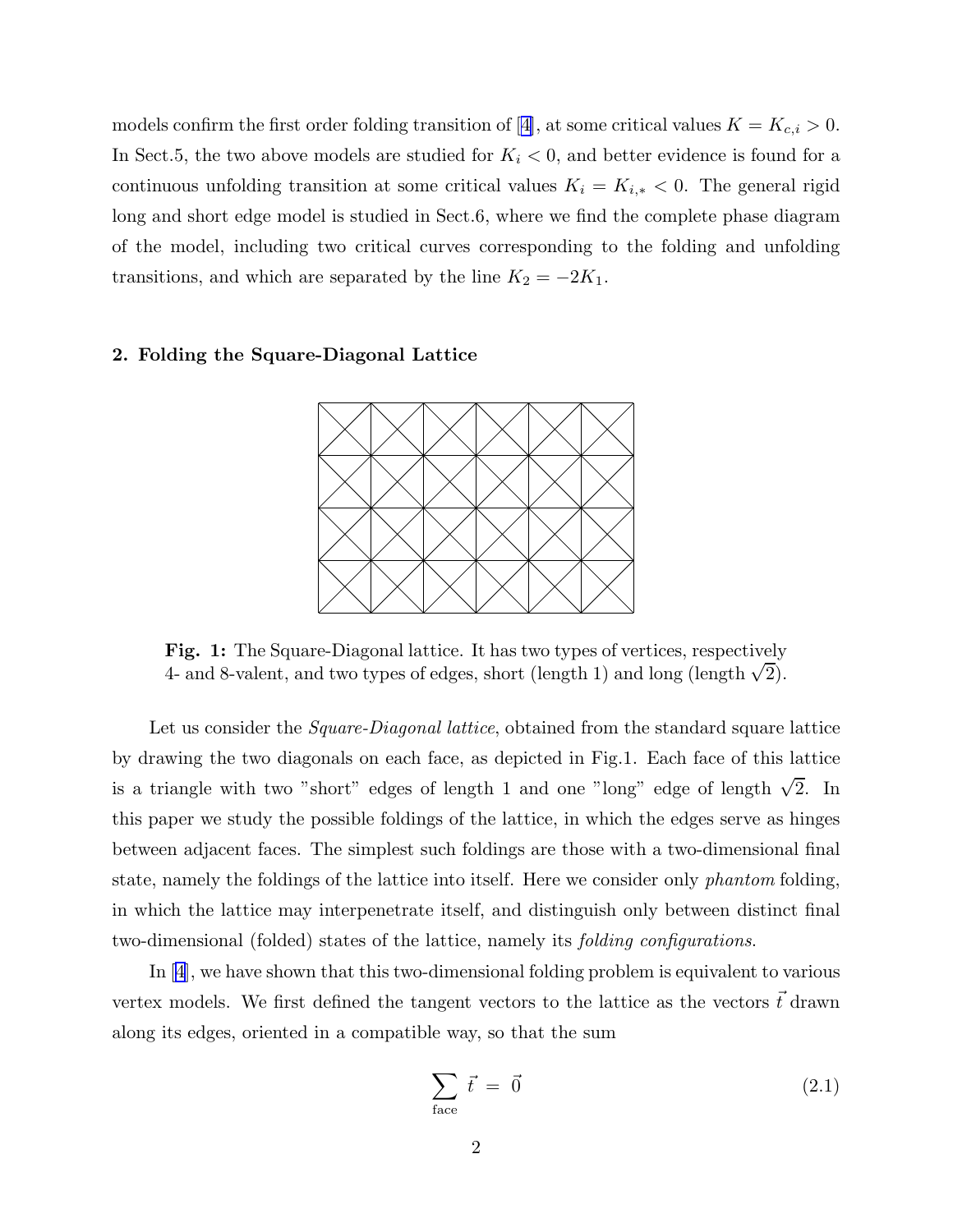<span id="page-3-0"></span>taken around each face of the lattice vanishes. The short tangent vectors may take the 4 values  $\pm \vec{e_1}$ ,  $\pm \vec{e_2}$ , where  $(\vec{e_1}, \vec{e_2})$  is an orthonormal basis for the short edges, whereas the long edges may take the 4 values  $\pm \vec{e_1} \pm \vec{e_2}$ .

A folding configuration of the lattice is entirely determined by the images of these tangent vectors under a continuous, length-preserving folding map  $\rho$ , with the constraint

$$
\sum_{\text{face}} \rho(\vec{t}) = \vec{0} \tag{2.2}
$$

around each face of the lattice. Note that the images of the tangent vectors under  $\rho$  may take only values in the corresponding abovementioned sets of 4.

By focusing on either short or long edges (the images of either class are sufficient to reconstruct all other images, thanks to the rule  $(2.2)$ ), we may consider the folding configurations as either short or long-edge configurations on the lattice, with constraints inherited from the rule (2.2). In both cases, we end up with statistical models with 4 edge variables, and only finitely many allowed vertices.



Fig. 2: The 28 possible face configurations of the rigid short edge model. The variable a may take any value mod 4. We have indicated the Boltzmann weights including a bending energy  $K_1$  per short edge and a magnetic field h.

On long edges, the constraint (2.2) amounts to relating the four long edge images around each square face made of 4 triangles. Let us first introduce the orthogonal basis  $(\vec{f}_1, \vec{f}_2) = (\vec{e}_1 + \vec{e}_2, \vec{e}_2 - \vec{e}_1)$  for long edge vectors, and label the edge values  $\vec{f}_1, \vec{f}_2, -\vec{f}_1, -\vec{f}_2$ respectively by  $0, 1, 2, 3$ . In terms of these values, the only edge configurations around a square face which are allowed by (2.2) are the 28 cases depicted in Fig.2. They correspond respectively to the following folding states of the inner short edges: all four folded (4), two folded along the same diagonal (16), none folded (8). In Fig.2, we have represented in dashed lines the unfolded short edges, and in solid lines the folded ones. Introducing a bending energy  $J_1$  to distinguish between folded and unfolded short edges, we are led to weight the first case of Fig.2 by  $e^{-4K_1}$ , the next four by 1 and the two last ones by  $e^{4K_1}$ , where  $K_1 = -J_1/kT$ . To complete the definition of the model, we need to introduce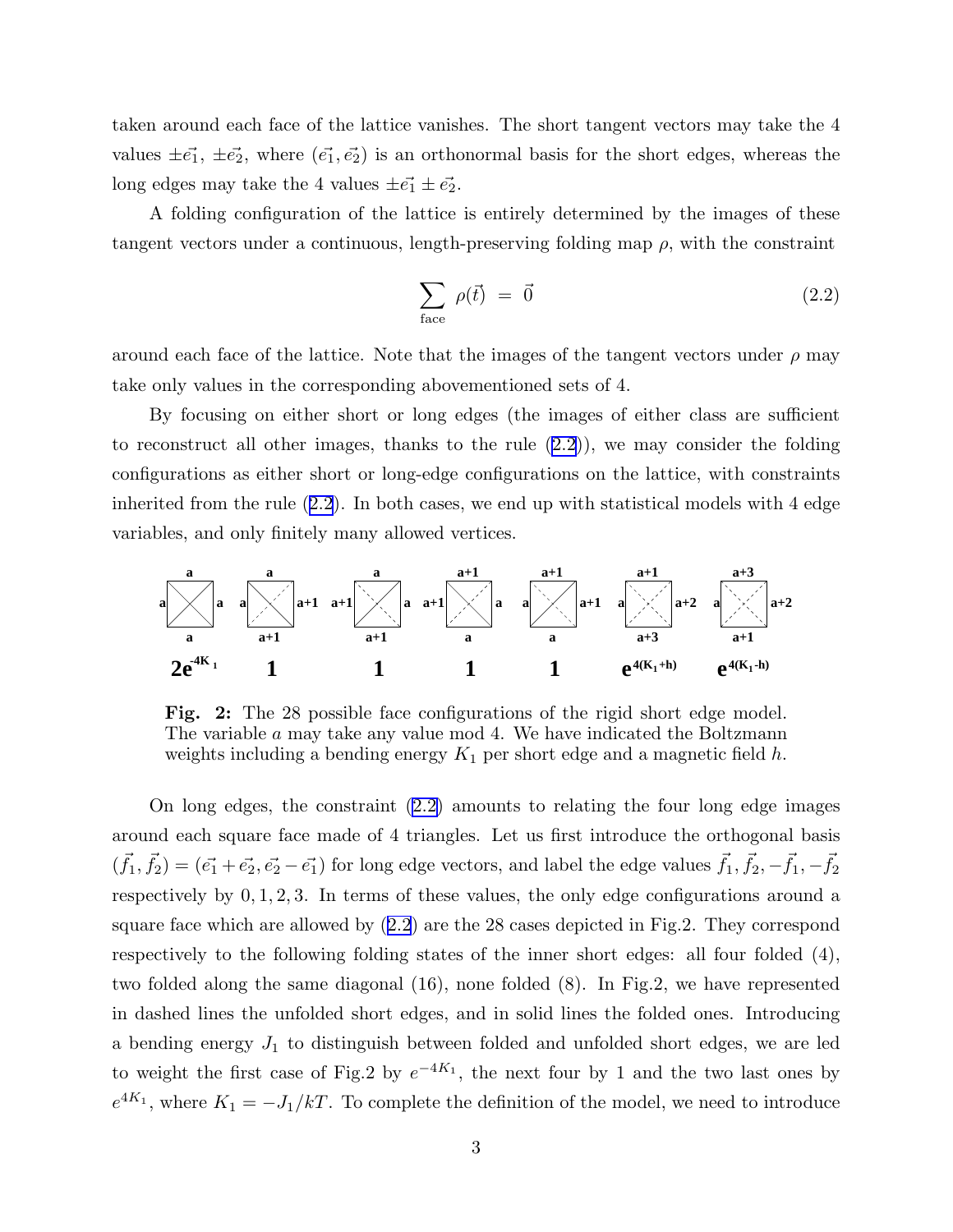a suitable order parameter for the folding transition. This parameter should distinguish between flat and folded phases. Following [\[4](#page-20-0)], we introduce a fictitious magnetic field  $H$ , coupled to the normal vectors to the faces, defined in such a way that they all point up in a completely flat configuration of the lattice. The corresponding magnetization is the order parameter for the folding transition. Setting  $h = -H/kT$ , the two last face configurations of Fig.2 receive extra Boltzmann weights  $e^{\pm 4h}$  respectively, as one of these two flat faces points up and the other points down. This model is studied in Sect.3 below.



Fig. 3: The 32 possible face configurations of the rigid long edge model. The variables a, b may take any values mod 4, with  $a \neq b$  mod 2. This gives 8 configurations for each of the first cases, and 4 for each of the second and third ones. We have indicated the Boltzmann weights including a bending energy  $K_2$  and a magnetic field h.

On short edges, the constraint [\(2.2\)](#page-3-0) implies first that the two short edges of each triangle must have perpendicular images. Using again a  $\mathbb{Z}_4$  short edge variable reading respectively 0, 1, 2, 3 for the edge values  $\vec{e_1}, \vec{e_2}, -\vec{e_1}, -\vec{e_2}$ , this means that  $a \neq b \mod 2$  for the two short edge values  $a, b$  of a given triangle. The constraint also relates the short edge images of any two triangles sharing a long edge as follows. If  $\vec{u}$ ,  $\vec{v}$  stand for the short edge images of the first triangle, and  $\vec{u}'$ ,  $\vec{v}'$  the second, there are only two ways to accommodate  $\vec{u} + \vec{v} = \vec{u}' + \vec{v}'$ , namely  $\vec{u}' = \vec{u}$  and  $\vec{v}' = \vec{v}$ , or  $\vec{u}' = \vec{v}$  and  $\vec{v}' = \vec{u}$ . The corresponding configurations are depicted in Fig.3, for the two types of faces (according to the position of the long edge). In the first cases, the common long edge is folded (solid line), whereas in the second and third it is not (dashed line). Introducing a bending energy  $J_2$  to distinguish between folded and unfolded long edges, we decide to weight the first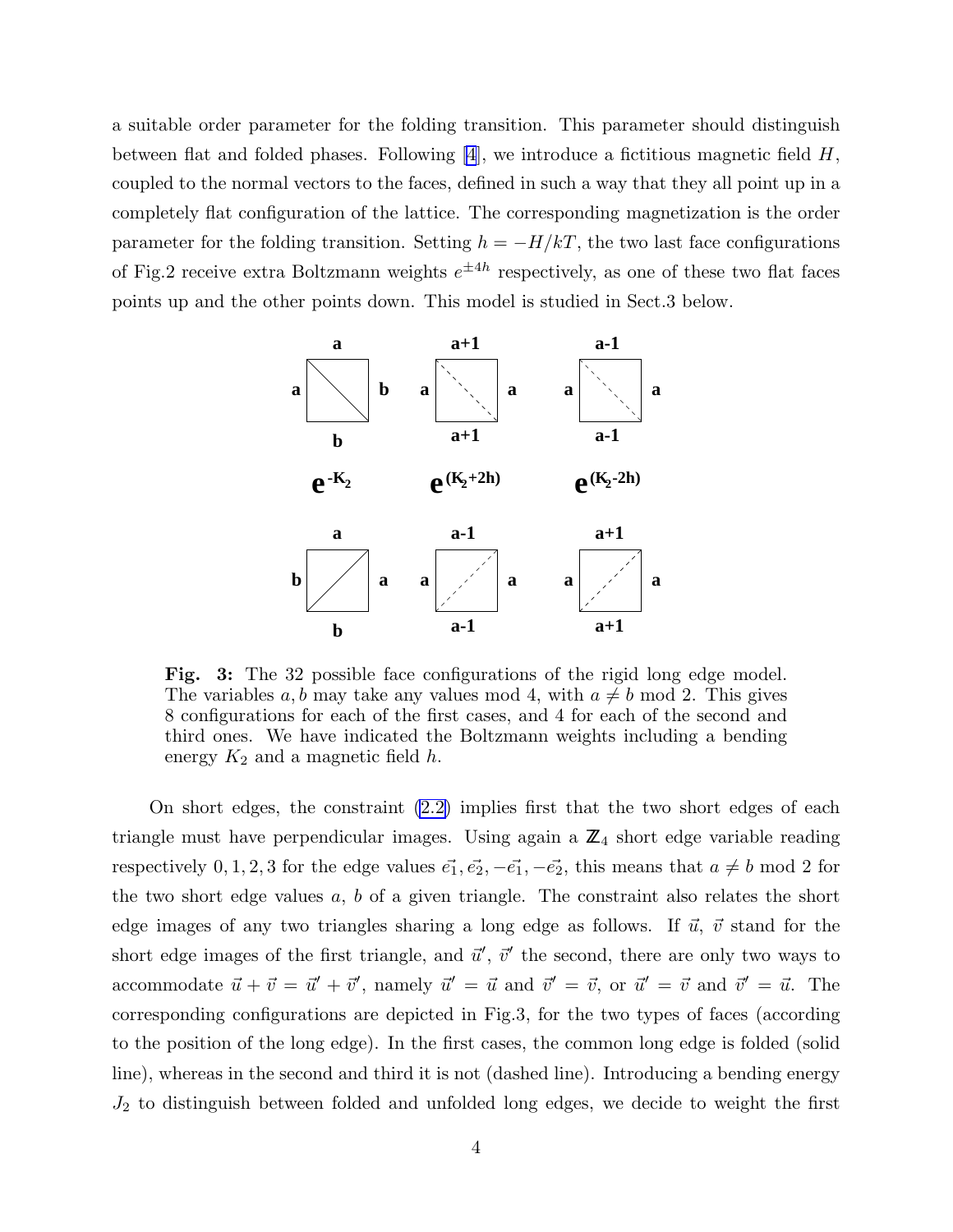<span id="page-5-0"></span>cases with a Boltzmann weight  $e^{-K_2}$ , and the second and third ones with a weight  $e^{K_2}$ , with  $K_2 = -J_2/kT$ . As before, we introduce a magnetic field H coupled to the normal vectors to the membrane. This results in an extra Boltzmann weight  $e^{\pm 2h}$  for respectively the second and third cases of Fig.3, with a flat face respectively pointing up and down. This model is studied in Sect.4 below.

The general model including bending rigidity for both types of edges is studied in Sect.6. In all cases, we will construct a row-to-row transfer matrix  $T$  for rows of width  $L = 1, 2, \dots$  and extract its largest eigenvalue, which dominates the partition function

$$
Z = \text{Tr}(T^M) \sim \lambda_{max}^M \sim e^{LMf} \tag{2.3}
$$

when  $L$  and  $M$  become large. This will lead to numerical estimates for the thermodynamic free energy f per site (note the change of sign and the absence of the usual  $1/kT$  in the definition of  $f$ , for notational simplicity). All the transfer matrices we are dealing with are sparse due to the relatively short number of allowed face configurations, compared to the size of the matrices. We therefore use an efficient algorithm which codes the matrices as the list of their non-vanishing elements, together with their position, and then extracts the largest eigenvalue by repeated iteration on a given vector.

# 3. Rigid Short Edge Model

Including the abovementioned magnetic field  $h = -H/kT$ , the Boltzmann weights for the face configurations of Fig.2 read

$$
w_1 = e^{-4K_1}
$$
  $w_2 = w_3 = w_4 = w_5 = 1$   $w_6 = e^{4K_1 + 4h}$ ,  $w_7 = e^{4K_1 - 4h}$  (3.1)

Note that the effect of the magnetic field is to distinguish the configurations in which the normal vectors all point up (energy  $-4H$ ) or all point down (energy  $4H$ ), from all other cases, where there are as many up and down-pointing normal vectors.

For definiteness, let us denote by  $w(a, b, c, d)$  the Boltzmann weight attached to a cyclic configuration  $(a, b, c, d)$  of edge variables, clockwise around the square face with a in the west position. The row-to-row transfer matrix of the model for a row of  $L$  square faces then reads

$$
T_{a_1,...,a_L;a'_1,...,a'_L} = \sum_{b_1,...,b_{L+1} \in \mathbb{Z}_4} \prod_{i=1}^L w(b_i, a'_i, b_{i+1}, a_i)
$$
(3.2)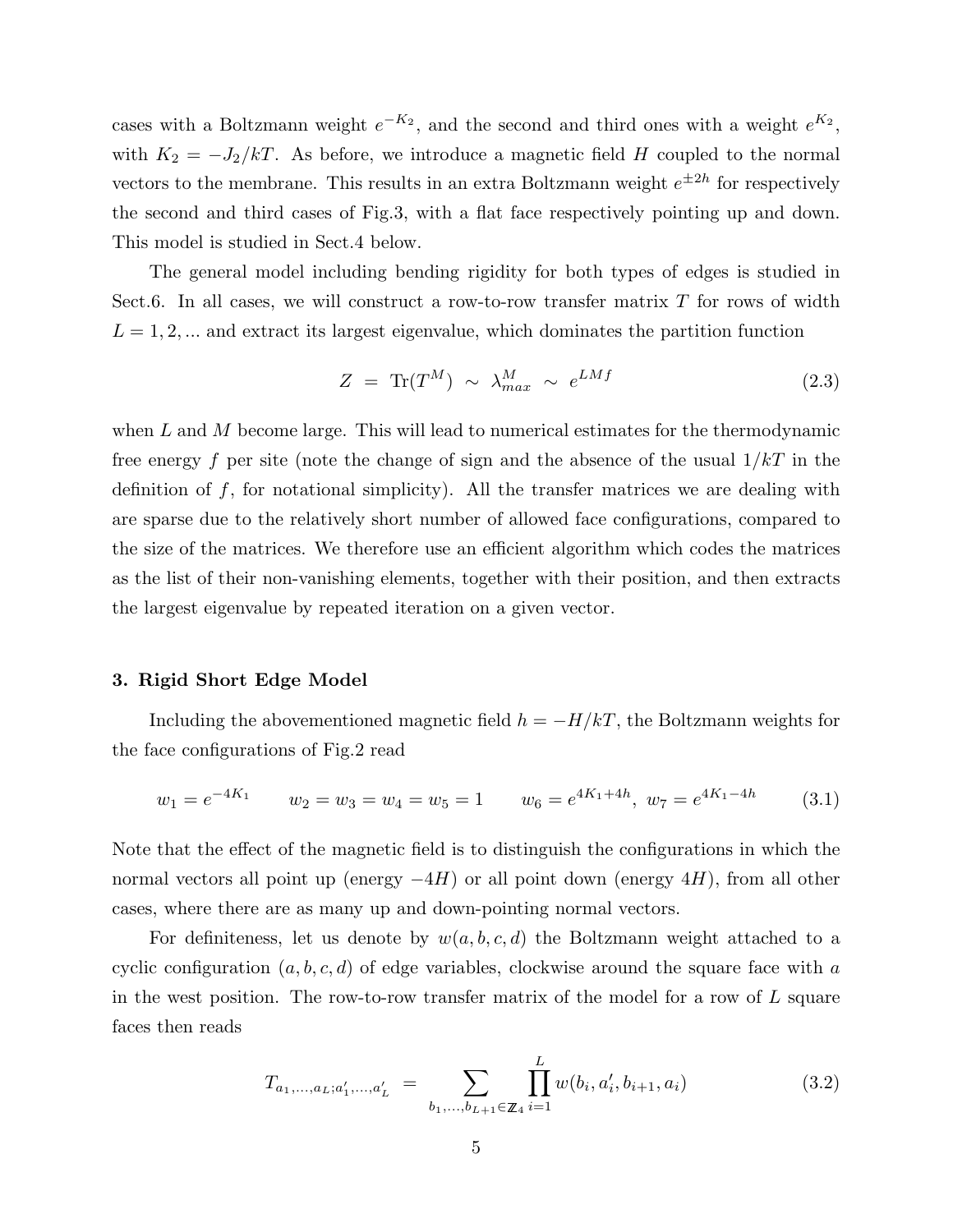

Fig. 4: Magnetization versus magnetic field for the rigid short edge model at  $K_1 = 0$ , for strips of width  $L = 1, 2, ..., 6$ . We see clearly two phases: folded, with  $M \to 0$ , and flat, with  $M = 1$ . We expect the transition between the two to be discontinuous in the thermodynamic limit  $L \to \infty$ .

This matrix has size  $4^L \times 4^L$  and is sparse, as there are only  $\sim 7^L$  non-vanishing elements (given the west value, there are exactly 7 allowed face configurations). The numerical result of[[4\]](#page-20-0) for the entropy of folding  $f = s_{SD} \simeq .230...$  is readily recovered for  $K_1 = h = 0$ .

We display in Fig.4 the magnetization  $M = \partial_h f$  for various sizes  $L = 1, 2, ..., 6$  at  $K_1 = 0$ . Even for these finite values of L, we see a drastic jump in the magnetization at a value  $h = h_{c,L}(K_1 = 0)$  of the magnetic field. Extrapolating these, we find that they tend to a limiting value  $h_c(0) = .23...$  for large L. In the low-h phase, the magnetization has a small finite slope, which tends to 0 for large L. In the large-h phase, the magnetization is identically 1. We conclude that the system is reduced to two phases, a completely folded one for  $h < h_c(0)$  and a completely flat one for  $h > h_c(0)$ . Note that  $h_c(0) \simeq s_{SD}$ .

This two-phase situation is observed for other values of  $K_1$  in Fig.5, where we have represented the corresponding magnetizations as functions of h for  $L = 6$ . Like in [\[4](#page-20-0)], this leads us to formulate the hypothesis that, at least for small enough  $K_1$ , there will always exist only two phases, folded and flat, with  $M = 0$  and 1 respectively. Let  $f_0(K_1)$  denote the free energy per triangle of the model in zero magnetic field. This is exactly the energy of the folded phase of our model, as the latter is insensitive to the magnetic field. Note that this phase is entropic, at least when  $K_1 = 0$ , where  $f_0(0) = s_{SD} = .230...$  On the other hand, the completely flat phase consists of configurations made only of faces of the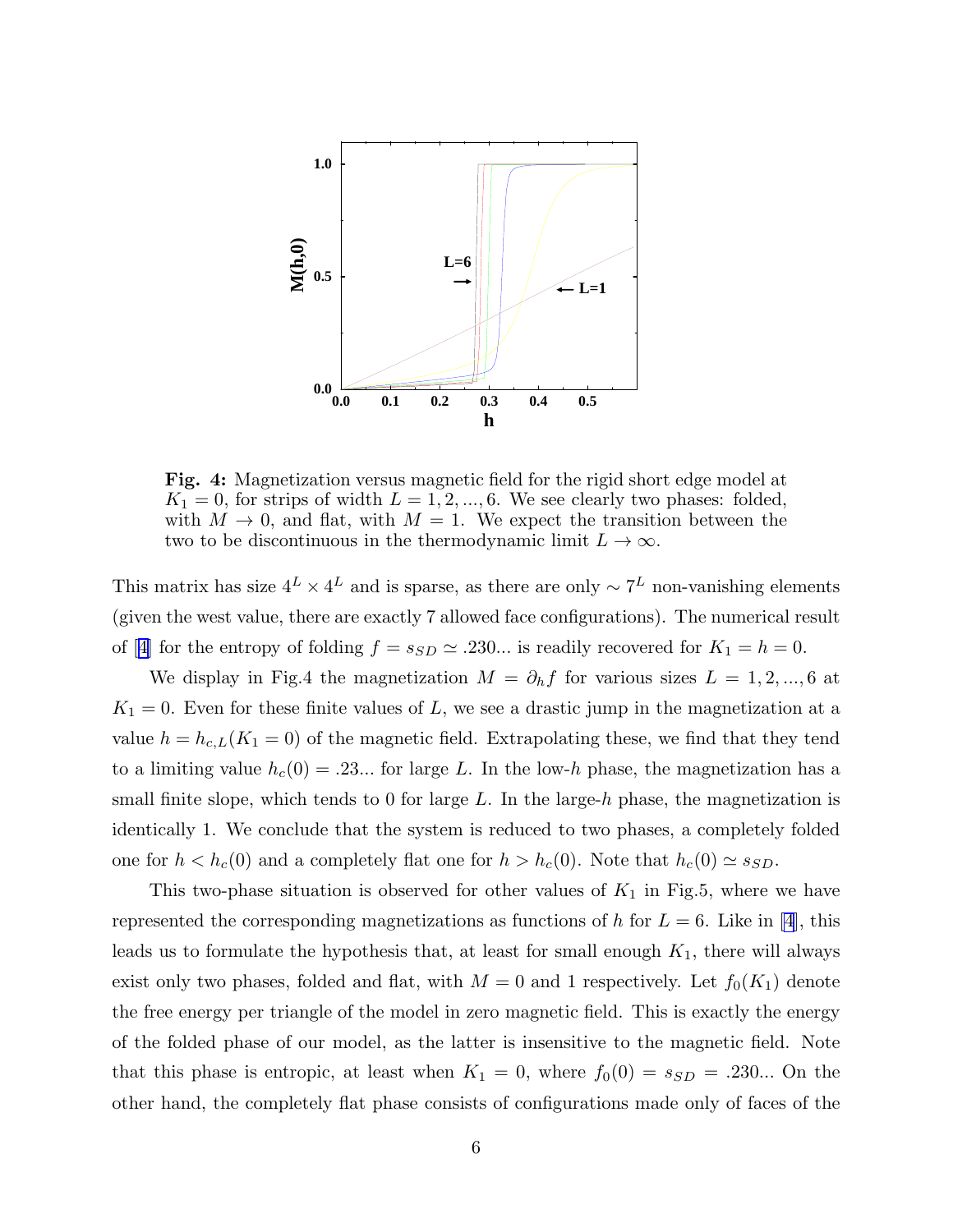

Fig. 5: The magnetization as a function of the magnetic field for strips of width  $L = 6$ , and various values of  $K_1 = .5, .25, .1, 0, -.1$ . A change of behavior is observed for  $K_1 = .5$ : there, we expect the folded phase to disappear in the thermodynamic limit.

form  $(a, a+1, a+2, a-1)$ , with weight  $w_4 = e^{4(K_1+h)}$ , hence resulting in a thermodynamic energy  $f_1(K_1, h) = K_1 + h$  per triangle. The critical field  $h_c(K_1)$  is then defined by the equality of the two energies, namely

$$
h_c(K_1) = f_0(K_1) - K_1 \tag{3.3}
$$

Let  $\lambda_{max}^{(L)}(K_1)$  denote the largest (Perron-Frobenius) eigenvalue of the transfer matrix Tof ([3.2](#page-5-0)). Taking  $\phi_{0,L}(K_1) = \text{Log}(\lambda_{max}^{(L)}(K_1))/(4L)$  as a sequence of approximations for  $f_0(K_1)$ , the folded phase energy, is not very accurate, as it includes a generic two-fold degeneracy due to the invariance under reversal of all non-horizontal tangent vectors, i.e. a folding along the top or bottom horizontal line of the row (in which, in particular, the two face configurations  $(a + 1, a + 2, a - 1, a)$  and  $(a - 1, a + 2, a + 1, a)$  are exchanged). We should rather use

$$
f_{0,L}(K_1) = \phi_{0,L}(K_1) - \frac{1}{4L} \text{Log } 2 \tag{3.4}
$$

by explicitly dividing out the degeneracy. Although in principle equivalent to  $\phi_{0,L}(K_1)$ in the thermodynamic limit,  $f_{0,L}$  displays a much better convergence. Let us now turn to the finite L flat phase energy  $f_{1,L}(K_1, h)$ . The flat phase matrix elements of T are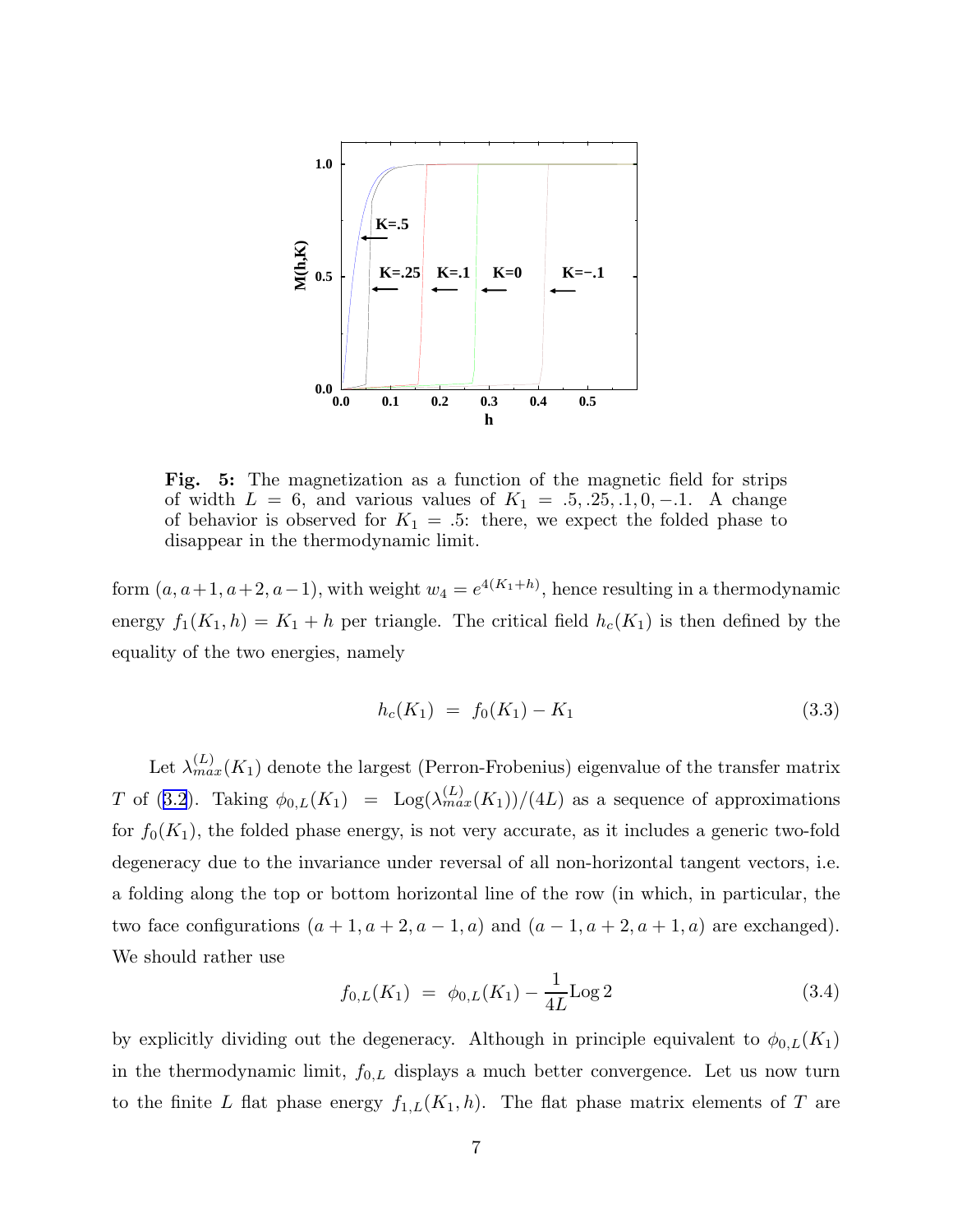

Fig. 6: The critical field  $h_{c,L}(K)$  for L=1,2,...,7 (from top to bottom). We have represented in dashed line the extrapolated limiting curve for  $L \to \infty$ . It displays a transition at  $K = K_{c1} \simeq .27$ .

non-diagonal, and read  $T_{a,a+2,a,a+2,\ldots;a+2,a,a+2,a,\ldots} = 2e^{4LK_1}\cosh(4Lh)$ . They give the energy

$$
f_{1,L}(K_1, h) = K_1 + h + \frac{1}{4L} \text{Log}(1 + e^{-8Lh}) \tag{3.5}
$$

Due to the exponential character of the correction, the approximation to the critical field,  $h_{c,L}(K_1) = f_{0,L}(K_1) - K_1$  is accurate, at least in the large h phase. We have represented in Fig.6 the critical field  $h_{c,L}(K)$  as a function of K, for various values of L. These curves are extrapolated to the large L limiting curve represented in dashed line. This curve has also been obtained by the extrapolation of another sequence of approximations, namely

$$
h_{c,L/L+1}(K) = \frac{1}{4} \text{Log}\left(\frac{\lambda_{max}^{(L+1)}(K)}{\lambda_{max}^{(L)}(K)}\right) - K
$$
\n(3.6)

for  $L = 1, 2, ..., 6$ , with an excellent agreement. We observe the existence of a finite value  $K_{c1} = .27$  of  $K_1$  beyond which  $h_c$  vanishes identically.

# 4. Rigid Long Edge Model

Including the magnetic field  $h = -H/kT$ , the Boltzmann weights of the configurations of Fig.3 read respectively

$$
w_1 = e^{-K_2} \qquad w_2 = e^{K_2 + 2h} \qquad w_3 = e^{K_2 - 2h} \tag{4.1}
$$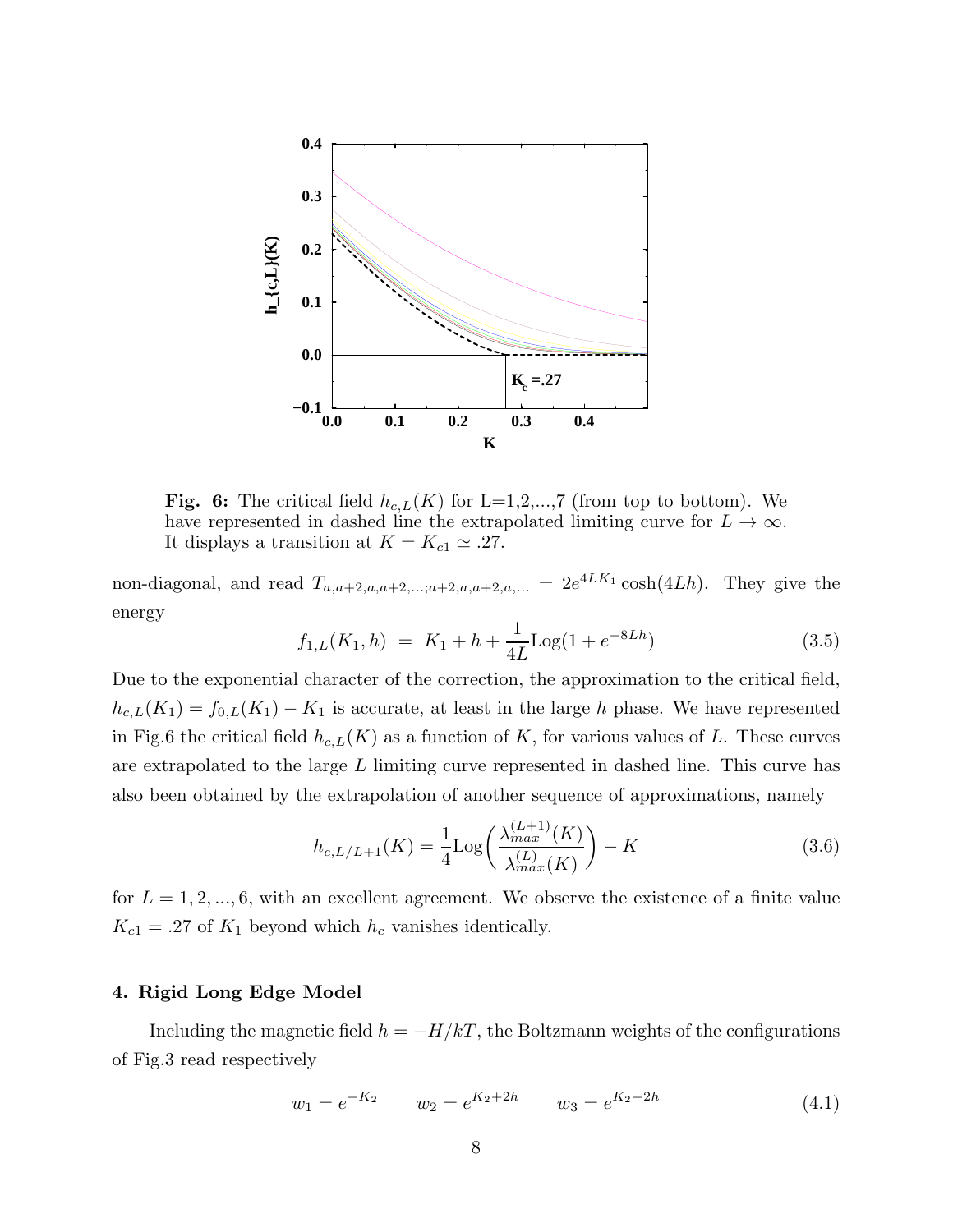<span id="page-9-0"></span>As before, let  $w(a, b, c, d)$  stand for the Boltzmann weight of the configuration  $(a, b, c, d)$ around the face, clockwise with  $a$  in the western position. By a slight abuse of notation, we will use the same letters to denote the Boltzmann weights, transfer matrix, energy, etc... of the present model as those used for the Rigid Short Edge model of previous section.

With these definitions, the transfer matrix for a row of width L reads

$$
T_{a_1,...,a_L;a'_1,...,a'_L}(h,K) = \sum_{b_i,c_i,d_i \in \mathbb{Z}_4} \prod_{i=1}^L w(b_i,c_i,b_{i+1},a_i)w(d_i,a'_i,d_{i+1},c_i)
$$
(4.2)

Indeed, because of the alternance of the long edge between first and second diagonal in the short square faces, we must consider two rows of square faces, with a total of 4L triangles. Let us note however that  $T = U(h, K)U^{t}(-h, K)$ , where  $U(h, K)$  is the transfer matrix for the first row, with entries

$$
U_{a_1,...,a_L;a'_1,...,a'_L}(h,K) = \sum_{b_i \in \mathbb{Z}_4} \prod_{i=1}^L w(b_i, a'_i, b_{i+1}, a_i)
$$
(4.3)

Indeed, upon transposition, the picture for  $U$  is reflected wrt a horizontal line, hence the inner long edge on each face switches to the other diagonal, which amounts to a change  $h \rightarrow -h$  according to Fig.3.

| $\it n$ | $\lambda_{max}$  | $\nu_n$ |
|---------|------------------|---------|
| 1       | 4.000000 1.22891 |         |
| 2       | 6.040895 1.23758 |         |
| 3       | 9.252396 1.24610 |         |
| 4       | 14.36690 1.24926 |         |
| 5       | 22.42177 1.25212 |         |
| 6       | 35.15328 1.25351 |         |
| 7       | 55.23640 1.25482 |         |
| 8       | 86.97476 1.25558 |         |
| 9       | 137.1155 1.25631 |         |
| 10      | 216.4118         |         |

Table I: Numerical results for the maximum eigenvalue of the square root of the transfer matrix of the rigid long edge model with free boundary conditions.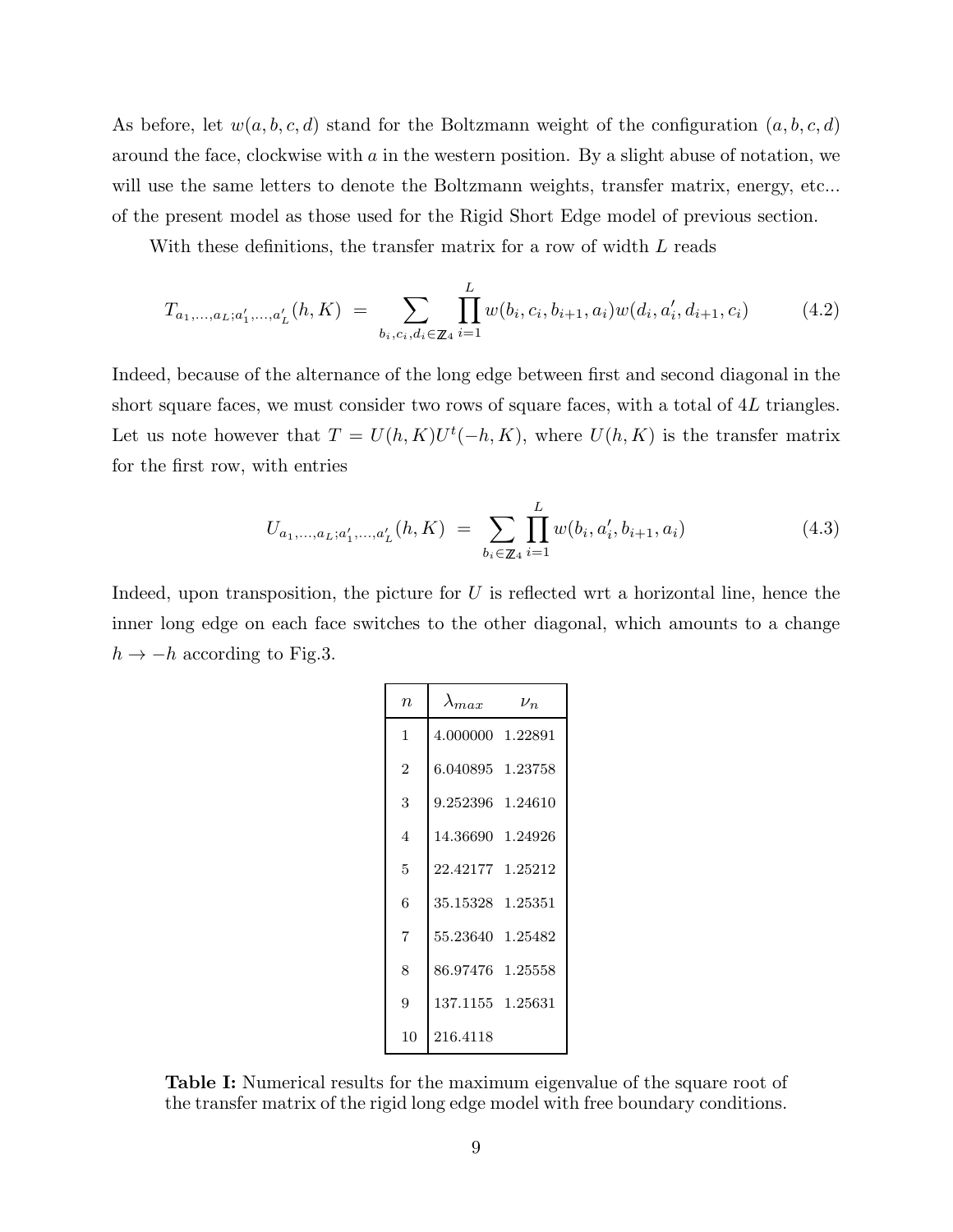<span id="page-10-0"></span>We have represented the size  $n$  of the row, the largest eigenvalue and the ratio  $\nu_n = (\lambda_{n+1}/\lambda_n)^{1/2}$ , which converges to the partition function per triangle.

This remark makes the numerical study much simpler, as the extraction of the largest eigenvalue of T is done by iterating the action of U and  $U^t$  in alternance on a given vector. Again, U is sparse, with a number of non-zero elements  $\sim 2^L$  much smaller that its size  $4^L$ . As an application, we list in Table I the largest eigenvalue of the matrix  $\sqrt{T} = \sqrt{UU^t}$ for  $K_2 = h = 0$ , and for  $L = 1, 2, ..., 10$ . This is in agreement with the estimate for the partition function per triangle  $z_{SD} = 1.258...$  of [\[5](#page-20-0)].



Fig. 7: Magnetization versus magnetic field for strips of width  $L = 7$  in the rigid long edge model, for various values of  $K$ . We note the existence of two phases with respectively  $M = 0$  (folded) and  $M = 1$  (flat).

The two-phase hypothesis of the previous section is confirmed here in Fig.7, where we have represented the magnetization as a function of h for  $L = 7$  and various values of  $K_2$ . An analogous reasoning leads to the determination of the critical magnetic field  $h_c(K_2) = f_0(K_2) - \frac{K_2}{2}$  $\frac{\zeta_2}{2}$ , obtained by equating the energies of the folded and flat phases. Here the flat phase is made of only the face configuration  $(a, a + 1, a, a + 1)$ , hence an energy of  $f_1(K_2, h) = (2L(K_2 + 2h))/(4L) = \frac{K_2}{2} + h$ .

For strips of finite size  $L$  however, the folded phase energy reads

$$
f_{0,L}(K_2) = \frac{1}{4L} \text{Log}\lambda_{max}^{(L)}(K_2) - \frac{1}{4L} \text{Log} 4
$$
 (4.4)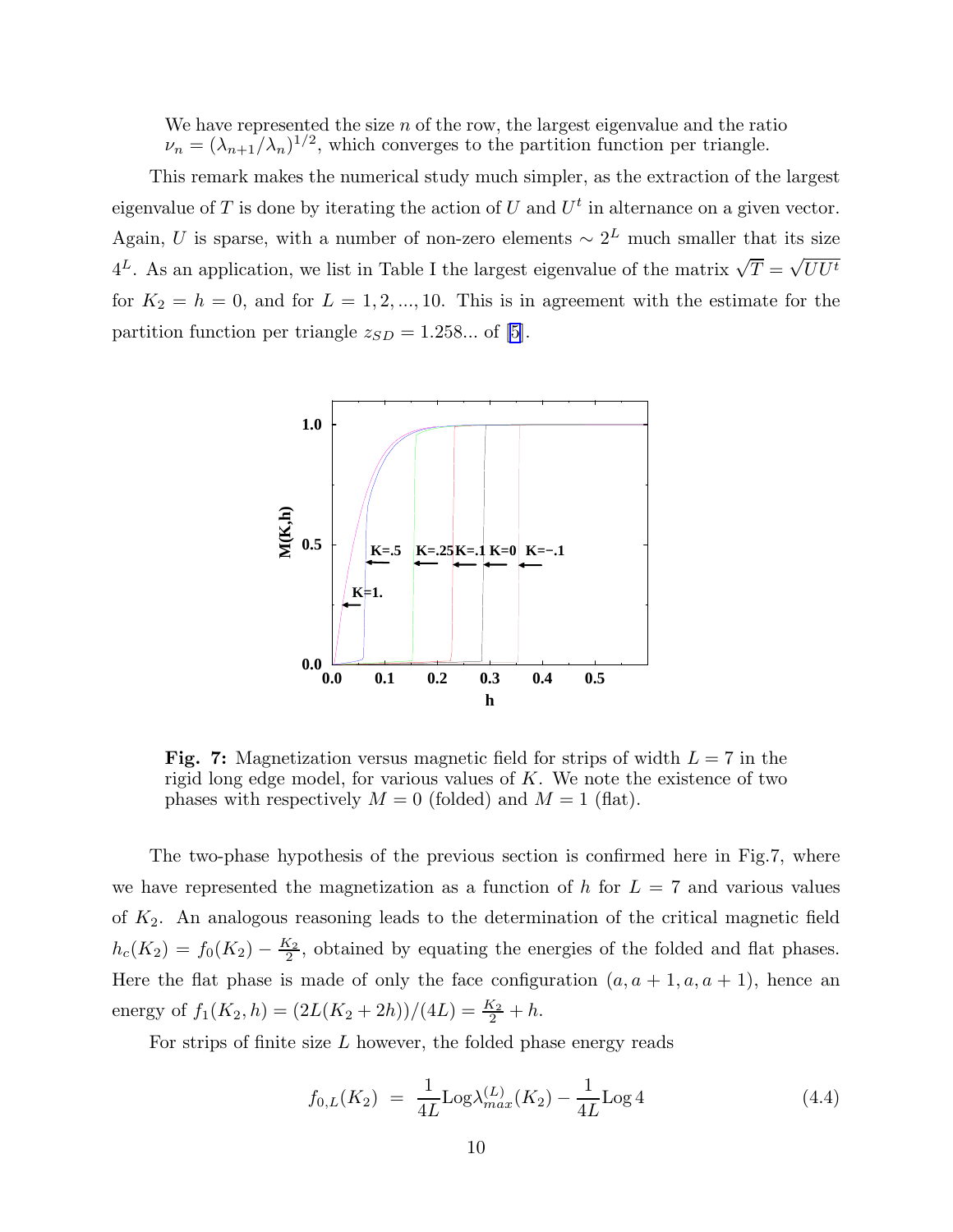

Fig. 8: The critical fields  $h_{c,L}(K)$  for  $L = 1, 2, ..., 9$ . We have represented the extrapolated large L limit in thick dashed line. It displays a transition at the critical value  $K_{c,2} \simeq .54$ .

where  $\lambda_{max}^{(L)}(K_2)$  is the largest (Perron-Frobenius) eigenvalue of the transfer matrix T [\(4.2](#page-9-0)) for a row of  $2 \times L$  squares. Note the subtraction of the  $4 = 2 \times 2$  times degeneracy under the previously mentioned reversal of non-horizontal tangent vectors, in which in particular  $(a+1, a, a+1, a) \leftrightarrow (a-1, a, a-1, a)$ . On the other hand, the flat phase energy corresponds to the diagonal matrix elements  $T_{a,a,a,\ldots,a,a,a,\ldots}$ ,  $a \in \mathbb{Z}_4$ , with only face configurations of the type  $(b, a, b, a)$  and  $b \neq a \mod 2$ . This gives four identical diagonal blocks, with eigenvalue

$$
\lambda_{max}^{(L)}(K_2, h) = 2e^{2LK_2} \cosh(4Lh)
$$
\n(4.5)

and the energy

$$
f_{1,L}(K_2, h) = \frac{K_2}{2} + h + \frac{1}{4L} \text{Log}(1 + e^{-8Lh})
$$
\n(4.6)

Neglecting the exponential correction, the equality between (4.6) and [\(4.4\)](#page-10-0) yields the finite size critical field

$$
h_{c,L}(K_2) = f_{0,L}(K_2) - \frac{K_2}{2}
$$
\n(4.7)

which we have represented for various values of  $L$  in Fig.8. We observe an excellent convergence of the quantity  $h_{c,L}(K_2)$ , and a particular value  $K_{c,2} \simeq .54$  of  $K_2$  beyond which the critical field  $h_c$  vanishes identically, hence only the flat phase survives. Note that we get  $K_{c,2} \simeq 2K_{c,1}$ .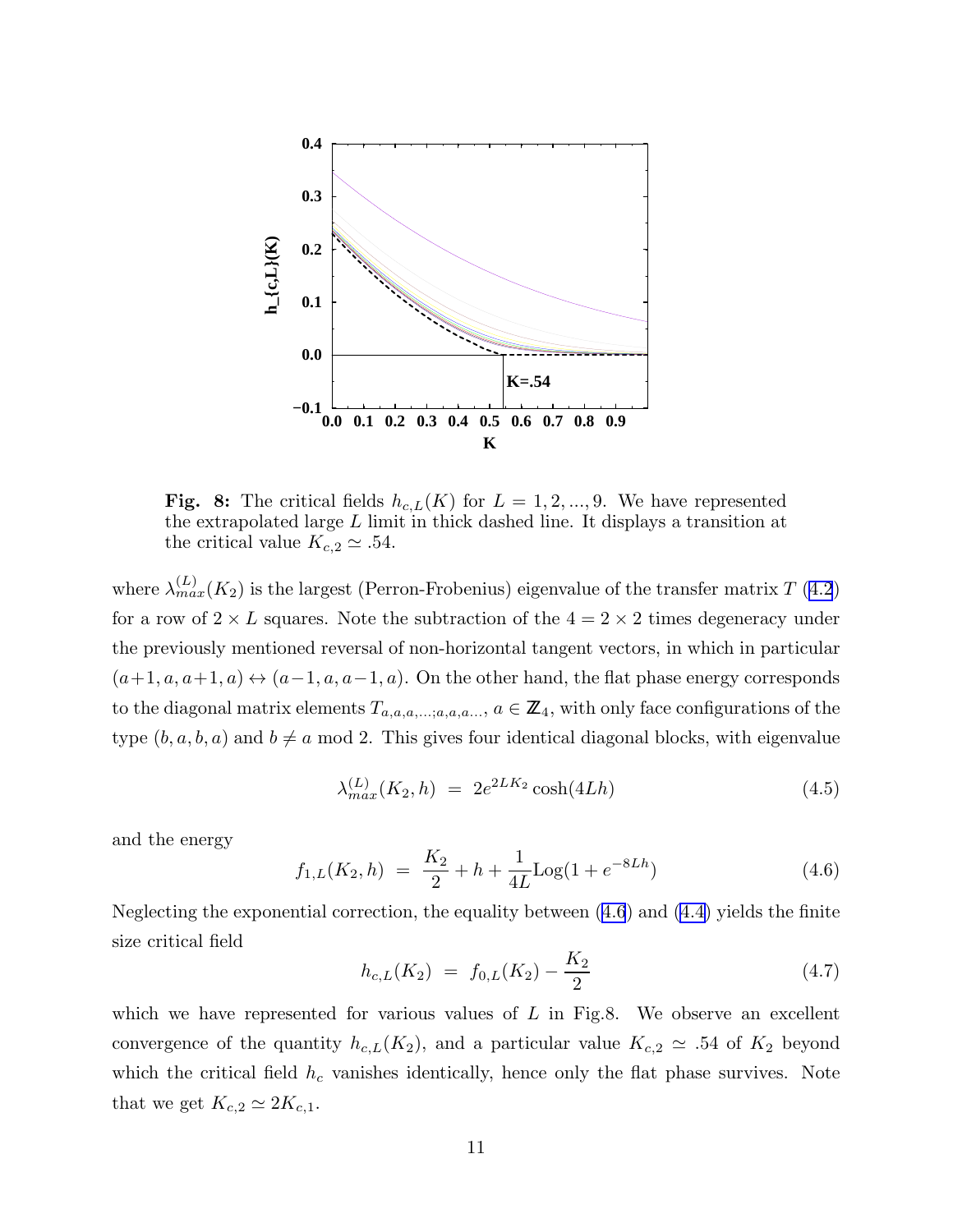### **5.** Continuous Transitions for  $K < 0$

As observed in [\[4](#page-20-0)] in the case of the triangular lattice folding, both short and long rigid edge models undergo continuous phase transitions for some negative critical values  $K_{*,1}$ and  $K_{*,2}$  of K. In terms of our initial setting, these are anti-ferromagnetic transitions. However, they take place in the entropic (folded) phase of both models, in which local excitations can be formed, as explained in [\[5](#page-20-0)].



Fig. 9: A local excitation of one of the anti-ferromagnetic (completely folded) groundstates of the rigid short edge model. The unfolded short edges are represented in dashed line. All others remain folded.

More precisely, in the rigid short edge model, starting from one of the (completely folded) anti-ferromagnetic groundstates, in which all the short edges are completely folded, hence where all long edges take the same value a, we can unfold a square of 8 short edges, as shown in Fig.9. This is a local excitation of the anti-ferromagnetic groundstate, which receives a relative Boltzmann weight  $2e^{-16K_1}$ , including the effect of unfolded edges and the free choice of the two orientations  $b = a \pm 1$  of the new tangent vectors. Note that we have not specified the folding state of the long edges, which results in a non-vanishing entropy of the model. Such local excitations can be combined so as to form any loops of unfolded short edges (with the constraint that these edges can only be unfolded by parallel pairs within each square of long edges).

In the rigid long edge model, similar excitations of the (completely folded) antiferromagnetic groundstate may occur. They correspond to unfolding four long edges forming a square, as shown in Fig.10. This excitation receives a relative Boltzmann weight  $2e^{-8K_2}$ . Again, these excitations may be combined into any loop of unfolded long edges.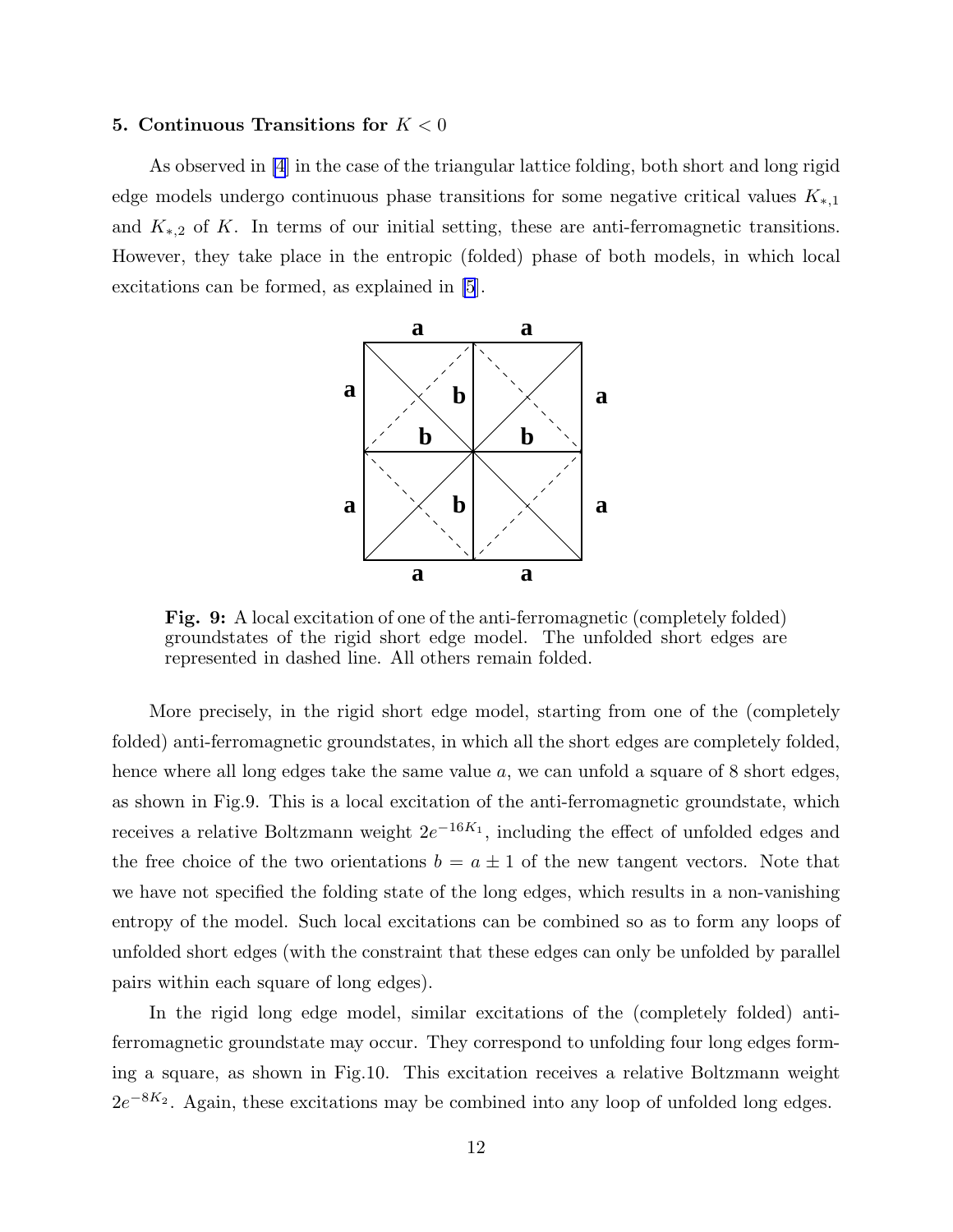

Fig. 10: A local excitation of one of the anti-ferromagnetic (completely folded) groundstates of the rigid long edge model (with  $a \neq b$  mod 2). The four dashed long edges have been unfolded in the process, while all others remain folded.



Fig. 11: Specific heat vs K for the rigid short (1) and long (2) edge models. The pairs  $L/L + 1$  used to evaluate the curves are indicated. Both models display a continuous transition. The critical values of  $K$  are estimated to be  $K_{*,1} = -.08$  and  $K_{*,2} = -.1$ .

In both cases, the resulting loop model is naturally expected to undergo a phase transition of the Ising type, when  $K_1, K_2 < 0$  cross some critical values. To check this, we have represented in Fig.11 for  $L = 1, 2, ..., 6$  or 7 the specific heats  $C_{v1,L}(K_1) = \partial_{K_1}^2 \varphi_{1,L}(K_1)$ and  $C_{v2,L}(K_2) = \partial_{K_2}^2 \varphi_{2,L}(K_2)$ , where the approximations to the free energy are taken to be

$$
\varphi_{i,L}(K_i) = \frac{1}{4} \text{Log}\left(\frac{\lambda_{max}^{(L+1)}(K_i)}{\lambda_{max}^{(L)}(K_i)}\right) \tag{5.1}
$$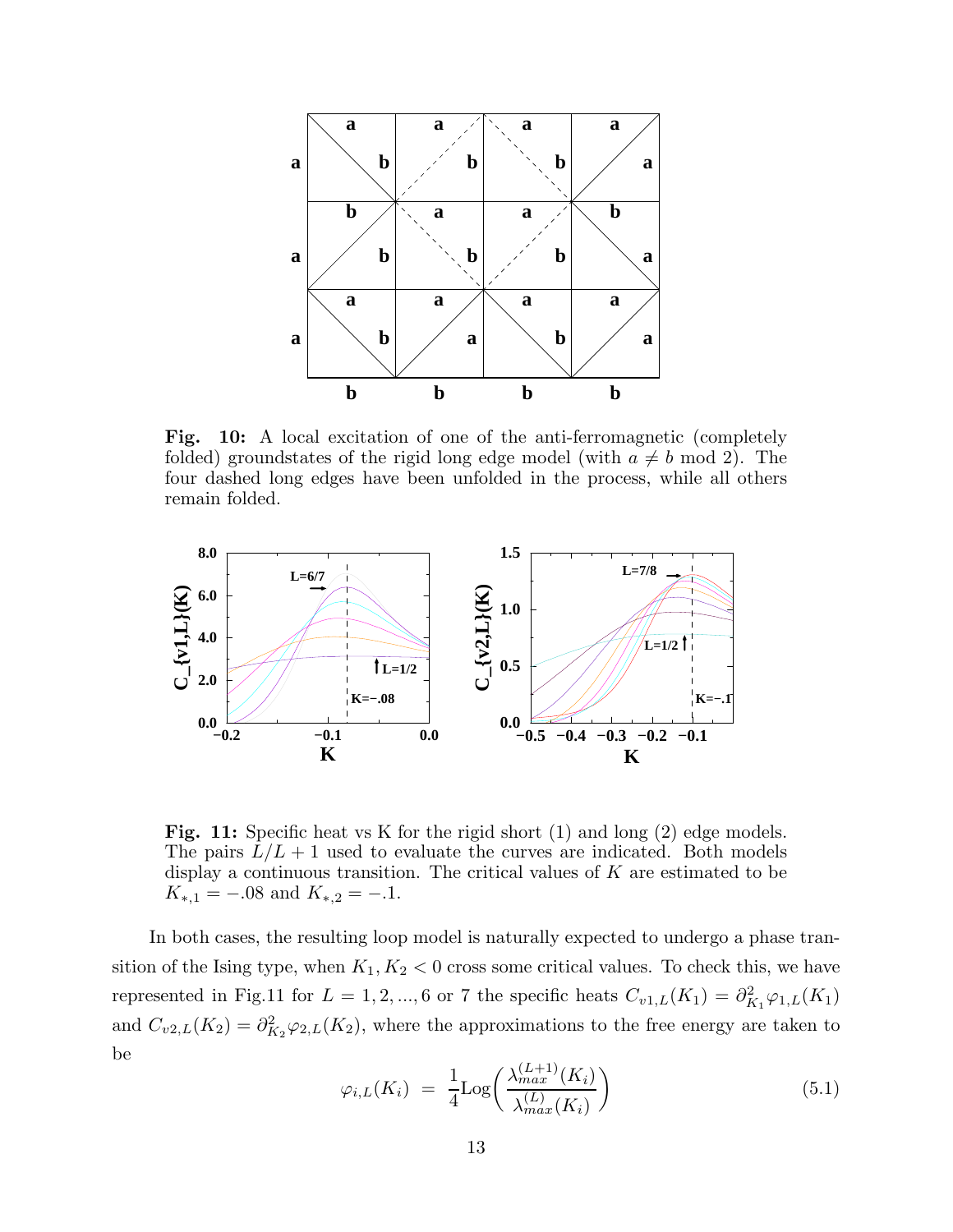We observe the typical growth of the maximum of the specific heat with  $L$ , which points to critical values of K reading respectively  $K_{*,1} = -.08$  and  $K_{*,2} = -.1$ . Using the graphs of Fig.11, we have also obtained estimates for the thermal critical exponents  $\alpha_i$ such that in the thermodynamic limit  $C_{vi}(K_i) \simeq |K_i - K_{*,i}|^{-\alpha_i}$ , with the results  $\alpha_1 \simeq .2$ and  $\alpha_2 \simeq .25$ .

# 6. General Phase Diagram

Let us now address the general rigid (long and short) edge model for the squarediagonal lattice folding problem. This is simply a combination of the two models of Sects.3 and 4, where the long and short edges receive the Boltzmann weights  $e^{\pm K_1}$  (short) and  $e^{\pm K_2}$  (long) for unfolded (+) and folded (-) states of the edge.

In view of the results of Sects.3,4 and 5, we expect a very interesting phase diagram for this general model, in which both first order and continuous transition can be found.



Fig. 12: The row-to-row transfer matrix  $T$  for the general rigid long and short edge model. T acts by transferring a zig-zag row  $\{(a_1, b_1), (a_2, b_2), ..., (a_L, b_L)\}\$ of pairs of adjacent short edges to the nearest vertical translate.

The transfer matrix T of the general model reads as follows. We consider a row of 4L triangles, as shown in Fig.12, which transfers a zig-zag line of 2L short edges to the nearest translate above it. The short edges in a line naturally go by pairs of adjacent edges sharing the same triangle, with a total of 8 possible images,  $a, b \in \mathbb{Z}_4$ , with  $a \neq b \mod 2$ , expressing the fact that the corresponding tangent vectors are orthogonal. Hence we may view T as a  $8^L \times 8^L$  matrix acting in the space of pairs of adjacent short edges along a zig-zag line of 2L edges.

The matrix T is made of L cells, expressing the various Boltzmann weights and constraints on the short and long inner edges. We distinguish three pieces, according to Fig.13,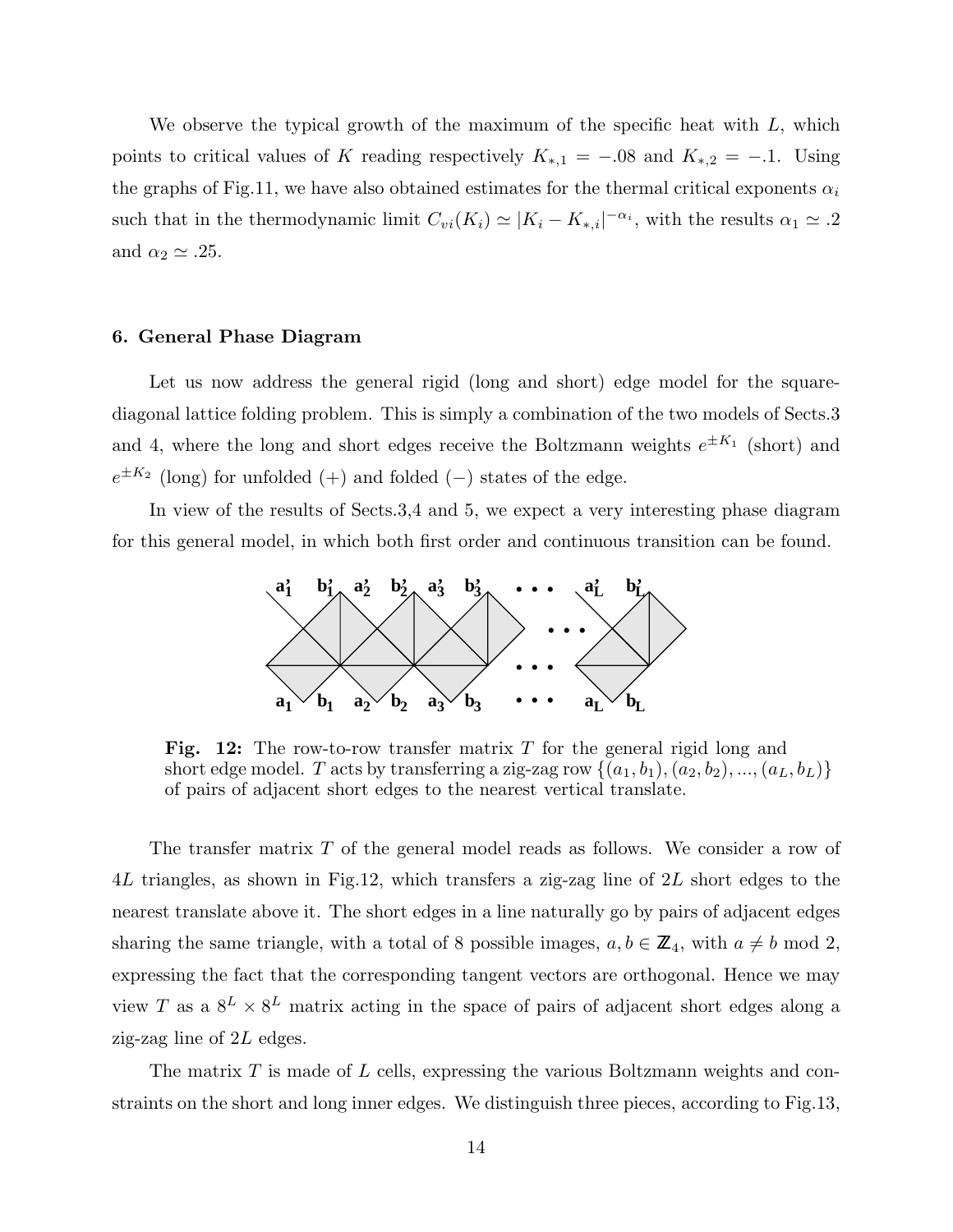

Fig. 13: The transfer matrix of the rigid long and short edge model is made of three elementary Boltzmann weights  $w_1, w_2, w_3$  corresponding to the arrangements of inner short edges  $c, d, e \in \mathbb{Z}_4$ , with  $c \neq d \mod 2$ , and outer short edges  $a, b, a', b', a'' \in \mathbb{Z}_4$ , with  $a \neq b \mod 2$ ,  $a' \neq b' \mod 2$ .

with the Boltzmann weights

$$
w_1(a, b, c, d) = e^{K_2} \delta_{a,c} \delta_{b,d} + e^{-K_2} \delta_{a,d} \delta_{b,c}
$$
  
\n
$$
w_2(a', b', c, d) = (e^{2K_1} \delta_{a',c+2} + e^{-2K_1} \delta_{a',c})(e^{2K_1} \delta_{b',d+2} + e^{-2K_1} \delta_{b',d})
$$
  
\n
$$
w_3(b', a'', e, c) = e^{K_2} \delta_{b',e} \delta_{a'',c} + e^{-K_2} \delta_{a'',b'} \delta_{e,c}
$$
\n(6.1)

where  $\delta_{p,q} = 1$  if  $p = q \mod 4$ , 0 otherwise. The transfer matrix elements then read

$$
T_{\{a_i, b_i\}; \{a'_i, b'_i\}} = \sum_{\substack{L \\ c_i, d_i, a'_{L+1}, d_{L+1} \in \mathbb{Z}_4}} \prod_{i=1}^L w_1(a_i, b_i, c_i, d_i) w_2(a'_i, b'_i, c_i, d_i) w_3(b'_i, a'_{i+1}, d_{i+1}, c_i)
$$
(6.2)

Inspecting (6.1), we see that T has  $\sim 16^L$  non-vanishing entries, for a size  $8^L \times 8^L$ , hence is a sparse matrix. But the size is of course much more limiting than in the cases of Sects.3 and 4.

The transition curves we are looking for are characterized numerically, for finite size L of the transfer matrix, by a growing peak of the specific heat. To identify those in the  $K_1, K_2$  plane, we have located the maxima of the specific heat along lines through the origin. More precisely, taking  $K_1 = K \cos(\theta)$  and  $K_2 = K \sin(\theta)$ , we have taken a discrete set of angles  $\theta \in [-\pi/2, \pi/2)$ , and represented the maxima of the specific heat

$$
C_{v,L}(K) = \partial_K^2 \frac{1}{4L} \text{Log}\bigg(\lambda_{max}^{(L)}(K\cos(\theta), K\sin(\theta))\bigg) \tag{6.3}
$$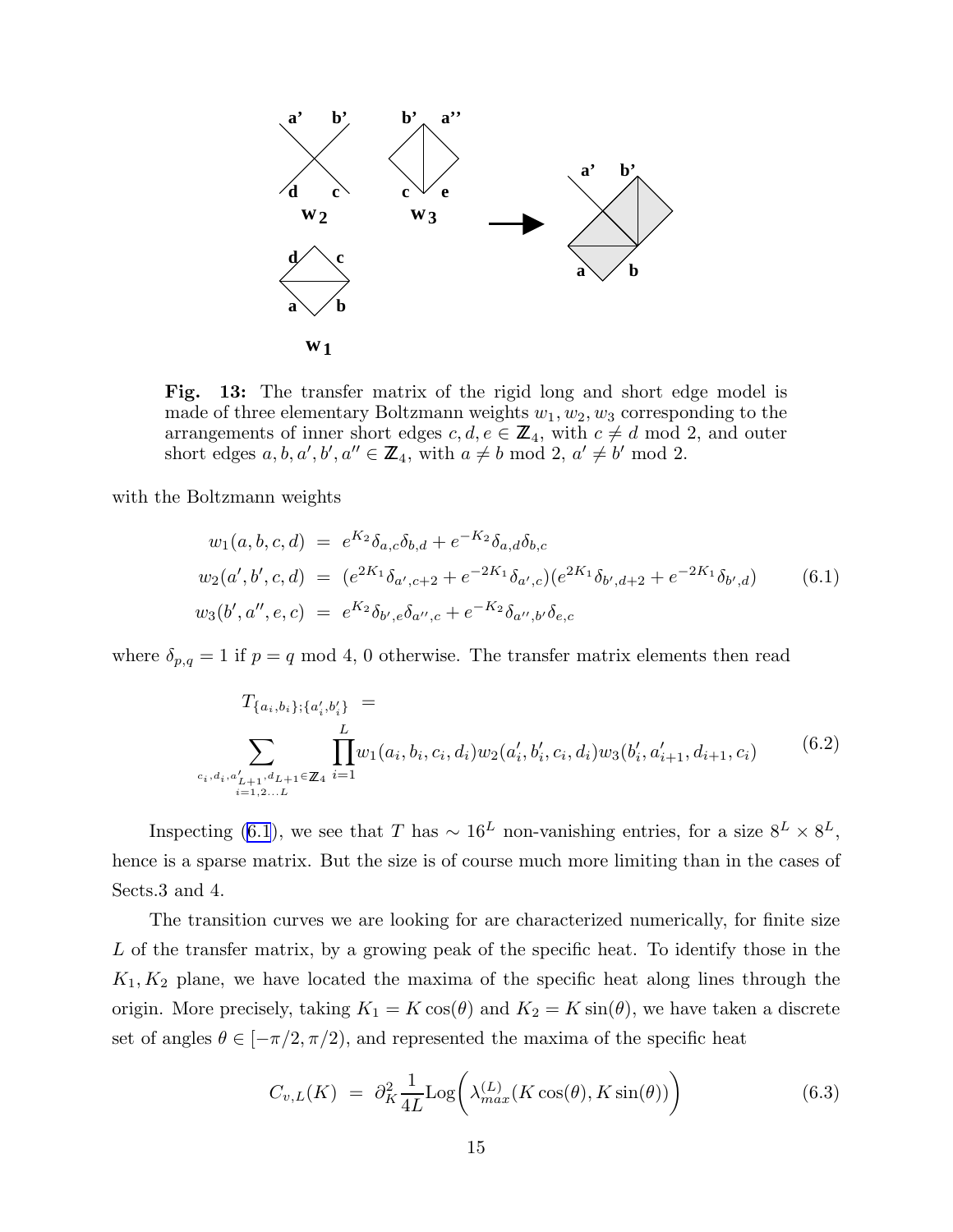

**Fig. 14:** Maxima of the specific heat  $C_{v,L}(K_1, K_2)$  for  $L = 2$  (stars),  $L = 3$ (circles) and  $L = 4$  (diamonds), in the  $(K_1, K_2)$  plane. We have represented the axes as well as the line  $K_2 = -2K_1$  in dashed lines. The latter appears to be the separation between the continuous (anti-ferromagnetic) transition curve and the first order (ferromagnetic) one.

where  $\lambda_{max}^{(L)}(K_1, K_2)$  denotes the maximum (Perron-Frobenius) eigenvalue of the transfer matrix T defined above, for a strip of width L. The results for  $L = 2, 3, 4$  and  $\theta = k\pi/(2m)$ ,  $k = -m, -m + 1, ..., m - 2, m - 1, m = 35$ , are displayed in Fig. 14.

Note that the separation between the two transition curves, continuous antiferromagnetic (negative K's) and first order ferromagnetic (positive K's) appears to lie precisely on the line  $K_2 = -2K_1$ . This should not be too much of a surprise, if we note that there are exactly twice as many short edges as long ones in the square-diagonal lattice. The anti-ferromagnetic and ferromagnetic bending energies are precisely balanced along the line  $K_2 = -2K_1$ . As a check of the crossing between the two curves, we have represented the specific heat  $C_{v,4}(K_1, -2K_1)$  for  $L = 4$  in Fig.15. We see clearly the four critical points, two of which lie on the continuous transition curve, and two on the first order one.

We are naturally led to conjecture the thermodynamic picture of Fig.16 when  $L \to \infty$ , with two transition curves, continuous (anti-ferromagnetic) in dashed line, and first order (ferromagnetic) in solid line. Outside of the solid curve, and above the line  $K_2 = -2K_1$ ,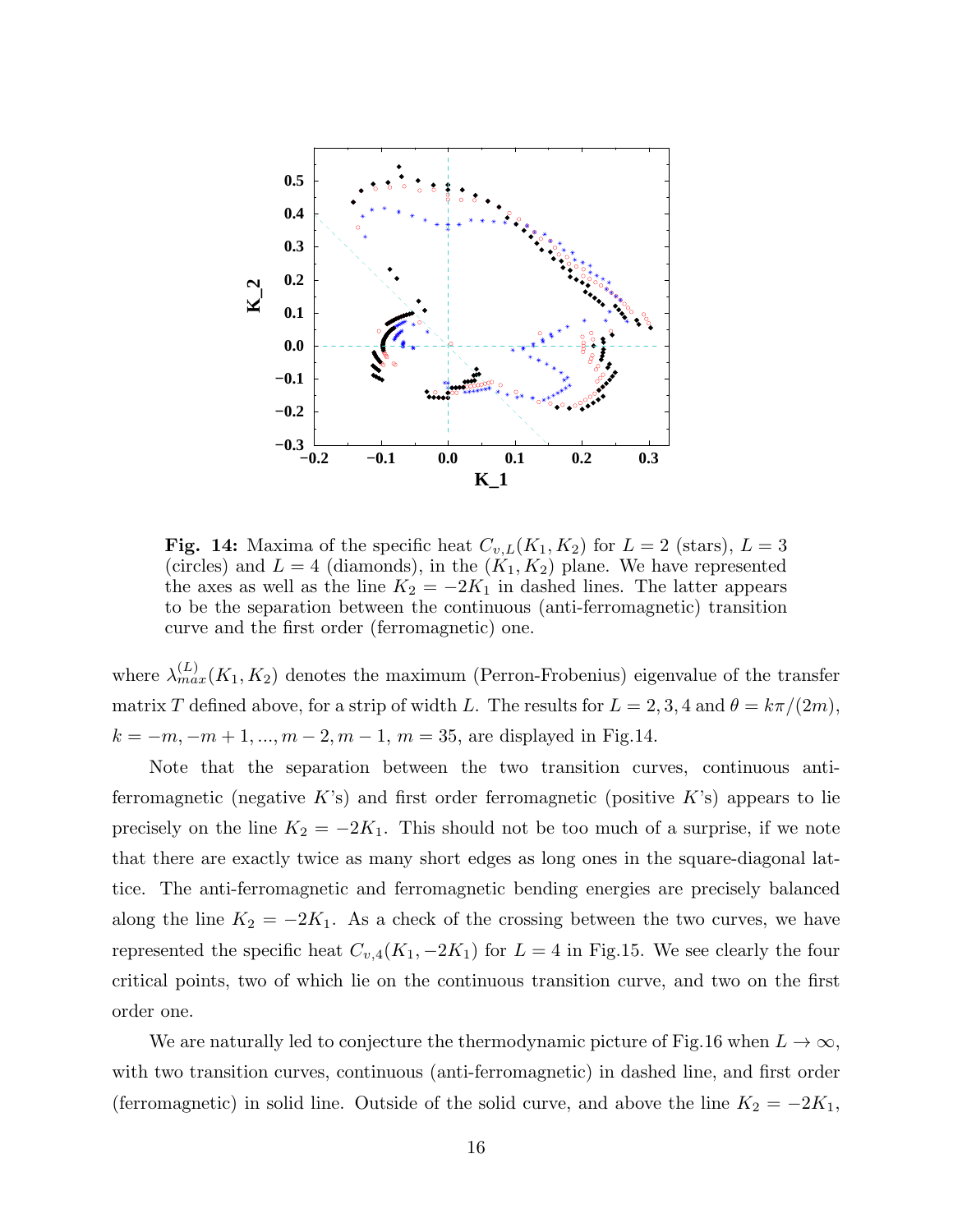

Fig. 15: The specific heat  $C_{v,4}(K_1, -2K_1)$  for  $L = 4$ , along the crossing line  $K_2 = -2K_1$ . We have indicated the transition points (or remnants thereof).

the model is always in the completely flat phase with magnetization  $M = 1$  if  $h \to 0^+$  and  $M = -1$  if  $h \to 0^-$ . Outside of the dashed curve, and below the line  $K_2 = -2K_1$ , the model is in a completely folded phase, with possibly some unfolded loops of edges. The staggered (anti-ferromagnetic) magnetization  $M_{st}$  corresponding to a staggered magnetic field  $h_{st}$  (taking alternating values  $\pm h_{st}$  on adjacent triangles) is a function of the K's tending to 1 if  $h_{st} \to 0^+$  and  $-1$  if  $h_{st} \to 0^-$  for large negative K's. The dashed curve corresponds to the vanishing of the staggered magnetization, which becomes identically zero inside the curve. So the region inside both curves corresponds to both magnetizations equal to zero: we can think of it as a partially folded (or unfolded) phase.

To fully illustrate the ferromagnetic transition, we have represented schematically (most of the curves are represented as lines) in Fig.17 the surface  $h = h_c(K_1, K_2)$  of the critical magnetic field beyond which the membrane is in the completely flat phase, and below which it is folded. This surface is singular along the plane  $K_2 = -2K_1: h(K_1, K_2)$ has a jump discontinuity from one of its sides to the other, except at  $K_1 = K_2 = 0$ . The corresponding point  $h = s_{SD} = h_c(0, 0)$  is a conic singularity of the surface.

### Acknowledgements

This work was partially supported by NSF grant PHY-9722060.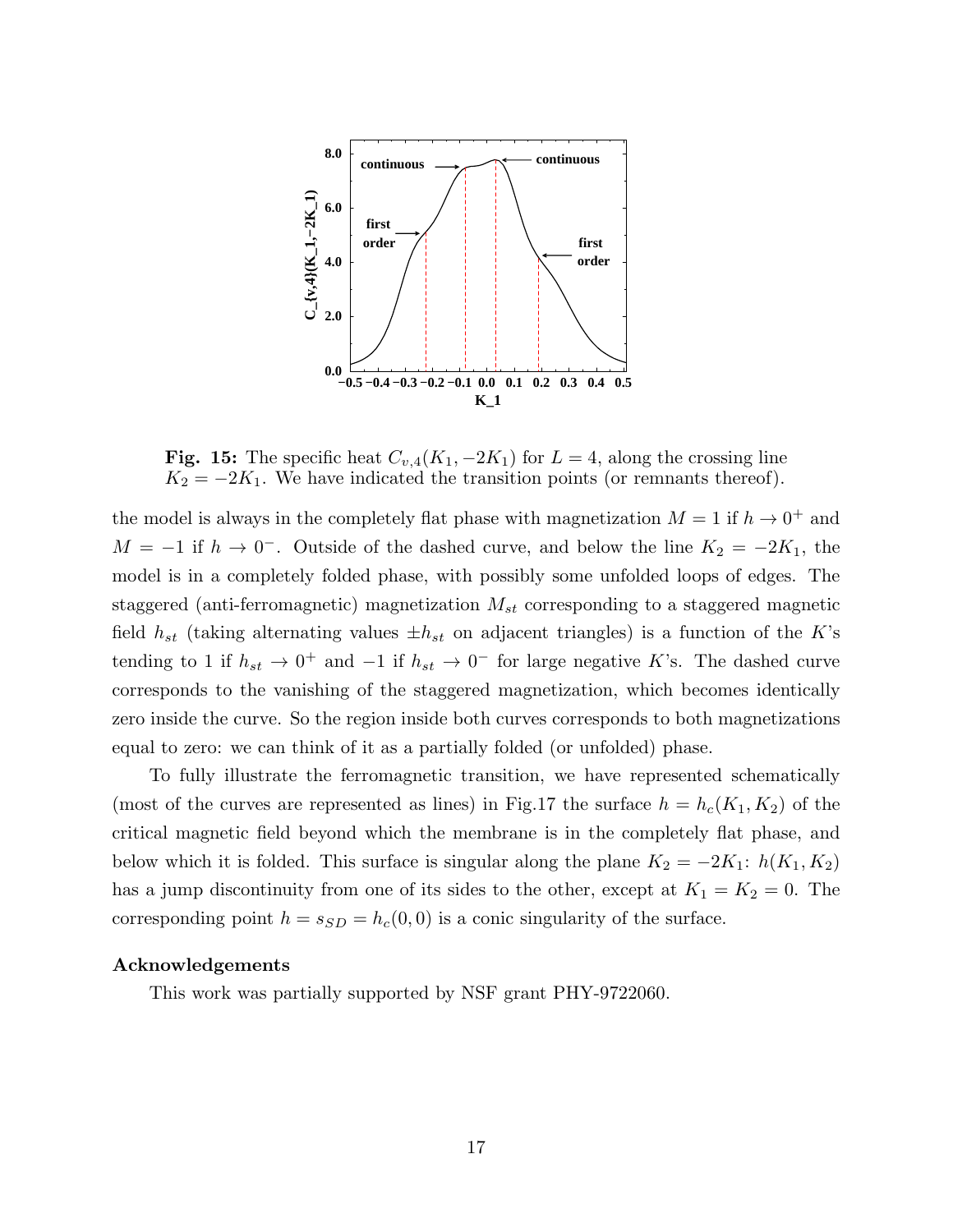

Fig. 16: The extrapolated critical lines of the short and long rigid edge model in the plane  $(K_1, K_2)$ . The solid line curve represents the first order (ferromagnetic) critical line, involving in particular values  $K_1 > 0$  and  $K_2 >$ 0. Large positive  $K_1$ 's and  $K_2$ 's correspond to ferromagnetic order, i.e. the completely flat phase. The dashed line curve represents the continuous (antiferromagnetic) Ising-like transition line, involving in particular values  $K_1 < 0$ and  $K_2 < 0$ . Large negative  $K_1$ 's and  $K_2$ 's correspond to anti-ferromagnetic order, hence a completely folded phase.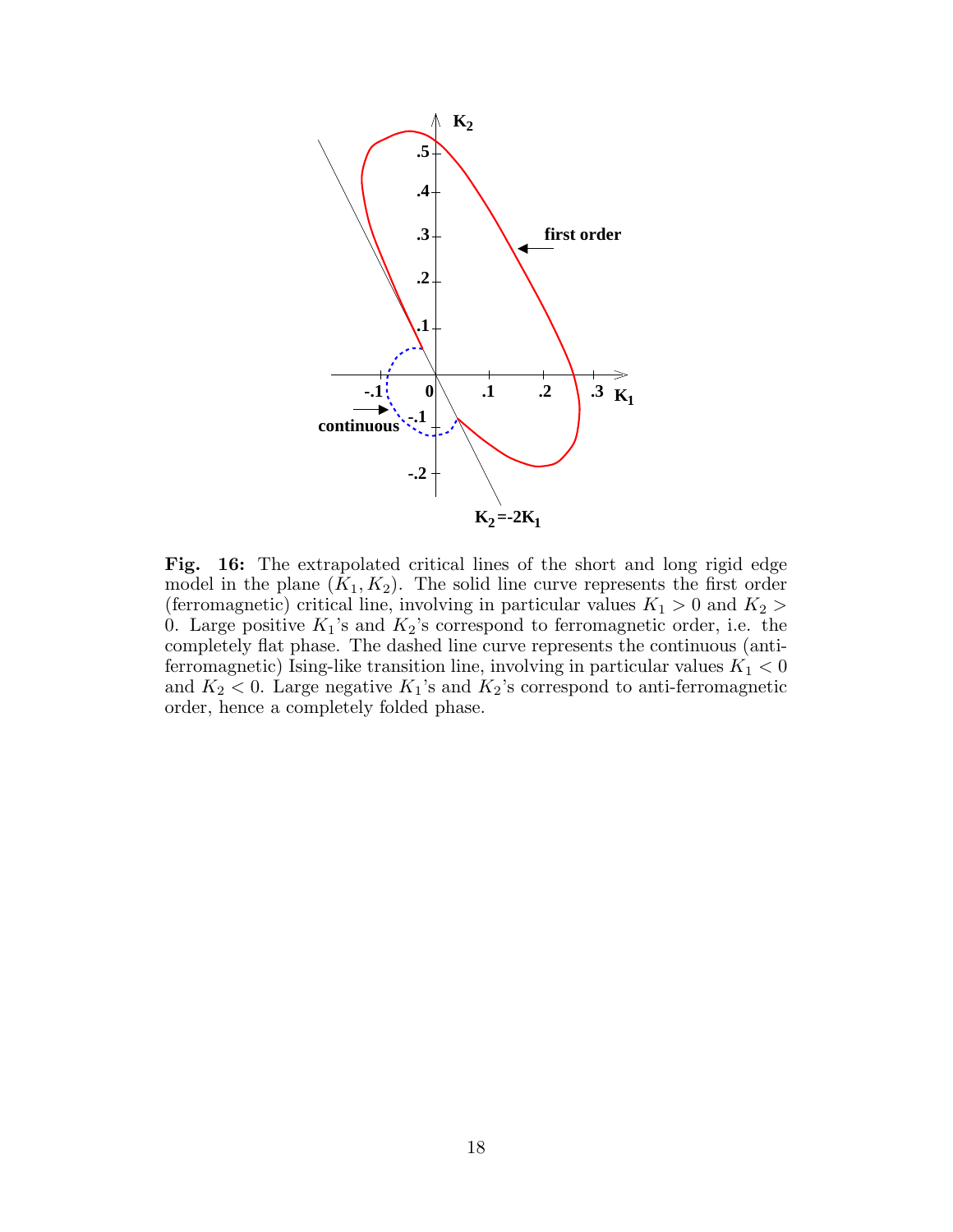

Fig. 17: A rough sketch of the surface  $h = h_c(K_1, K_2)$  for the critical magnetic field separating the flat and folded phases of the membrane. This surface coincides with the plane  $h = 0$  outside of the transition curve and in the domain  $K_2 > -2K_1$  Note the conic singularity at the point  $(0, 0, h =$  $s_{SD}$ ), and the jump singularities along the plane  $K_2 = -2K_1$ .